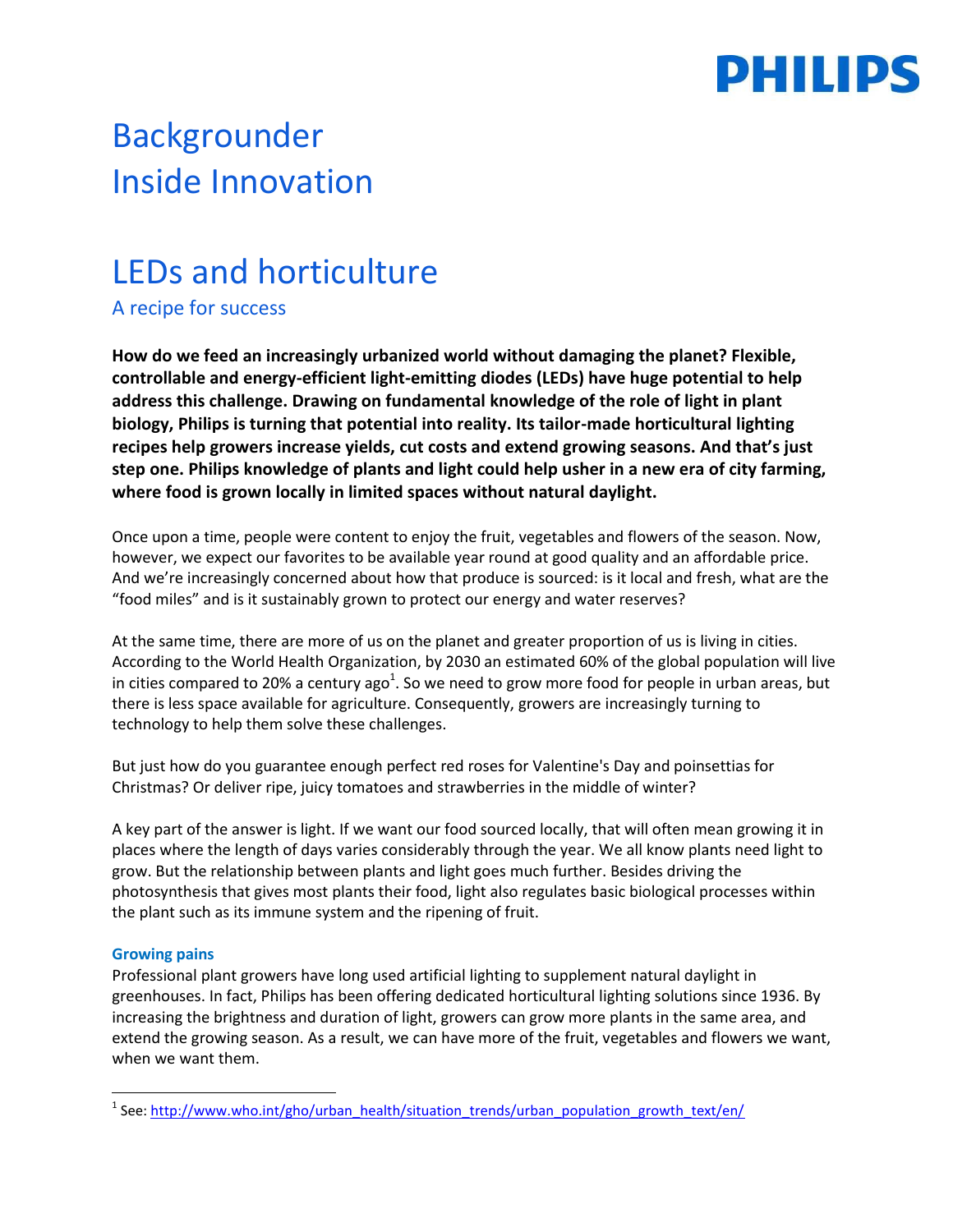However, using traditional broad-spectrum light sources such as high-pressure sodium lamps for horticultural lighting has some limitations. For example, they generate waste heat. Not only is this inefficient, it means the lamps have to be carefully positioned at a distance to avoid scorching the plants. They also need to cool down between periods of use, limiting their controllability.

What's more, these lamps were originally developed for general illumination purposes, so they deliver light matched to human eyes. However, academic research stretching back decades has shown that plants' sensitivity to light is very different to our own. Light can have many colors, which are defined by the so-called wavelength of the light – from infrared light with a relatively large wavelength, to ultraviolet with a much smaller wavelength. While we see all the colors (wavelengths) in the visible spectrum, plants only make use of certain wavelengths, also in the non-visible range, and different plants respond to different sets of wavelengths.

This means that much of the light from traditional, broad-spectrum lamps is of no use to plants. However, if the output from a lamp could be limited to just those wavelengths that the plant uses, we could both amplify the benefits of horticultural lighting and reduce energy consumption.

#### **A new light**

When this insight into plants' light needs was discovered, none of the lighting technologies available offered the flexibility to exploit it. Today, however, we have LEDs. LEDs are highly efficient, produce light in very pure colors (i.e., with a narrow spread of wavelengths) and are available in varieties across the visible and invisible spectrum from far infrared to ultraviolet.

"LEDs have huge potential for horticulture," explains Udo van Slooten, Director of Philips Horticultural Lighting. "They deliver almost complete freedom of choice which allows us to optimize lighting solutions to bring even greater value for growers – whether that is higher yields, lower running costs or more control over when plants are ready to go to market."

#### **Light recipes**

By choosing different types of LEDs, you can very specifically define the spectrum of light plants receive – so there are no wasted wavelengths. Also, LEDs run cool, so they can be placed very close to the plants, ensuring complete illumination of the plant with no shadowing and no danger of scorching. And they are completely controllable – you can turn them on and off, and change the brightness as you wish.

That flexibility is a great opportunity for growers. But it also presents a very big challenge. With so many possible choices, how do you know you are making the best ones? How can you be sure you are getting the maximum value from your lighting?

To help growers answer this challenge, Philips made a truly innovative business decision. Unlike other companies offering LED lighting for horticulture, Philips wouldn't just offer growers a lighting system – it would also help them get the maximum benefit from it by developing tailor-made lighting recipes.

Just like a cooking recipe, a Philips lighting recipe includes an ingredients list and a method, and Philips provides extensive support in both areas to ensure the end result exactly meets the grower's needs. In this case, the ingredients list is the lighting system itself: the type and number of LEDs and where to place them to deliver the optimal lighting conditions and coverage for the plant type and greenhouse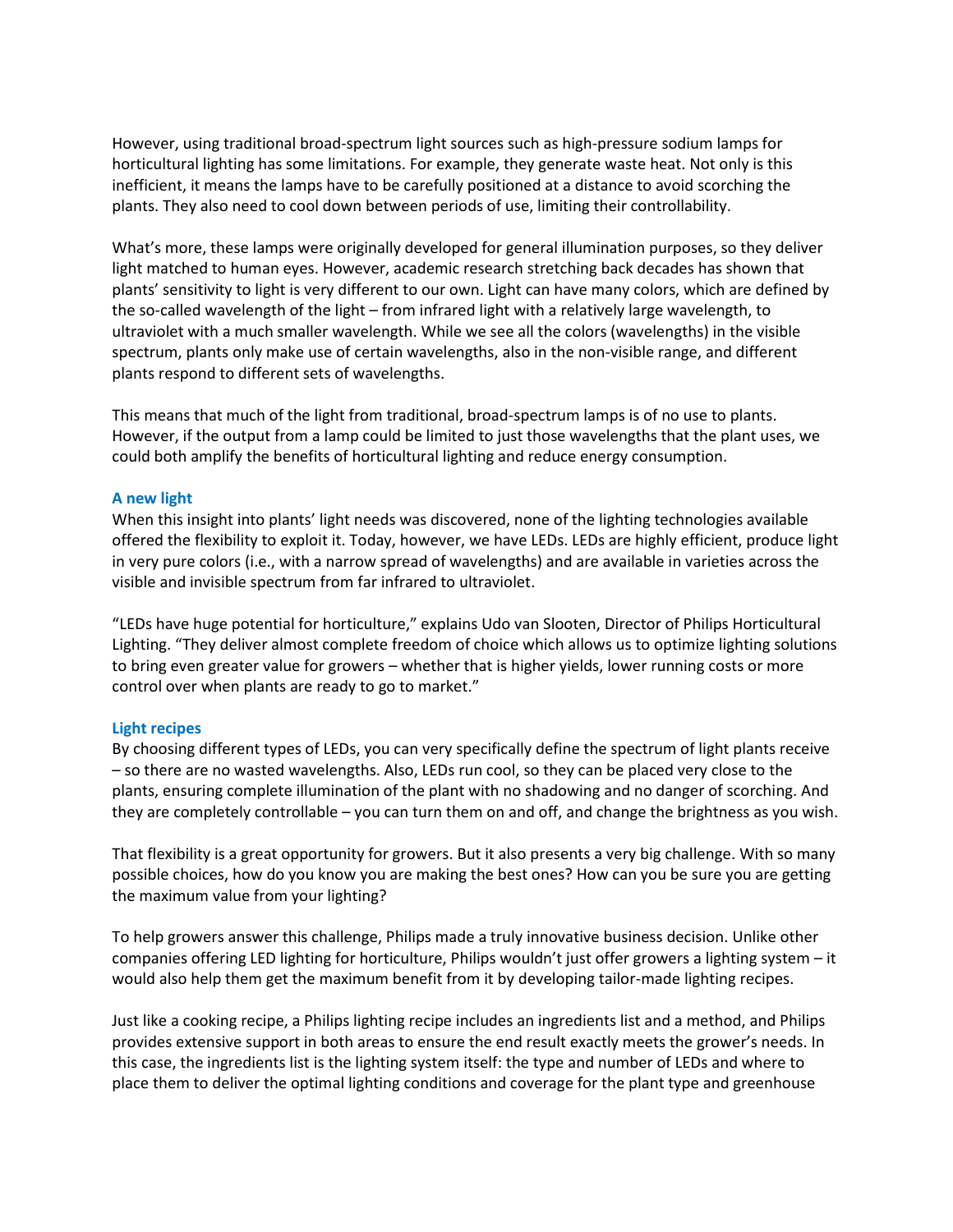set-up. The method is how to use that system: how bright the lights should be, when they should be switched on and off, etc.

#### **Know your plant**

Creating those recipes requires an intimate understanding of plants' relationship with light. This is why Philips recruits plant physiologists such as Esther Hogeveen. Working with leading universities, Esther and her colleagues carry out numerous experiments exposing plants to different lighting conditions to understand basic biological processes. They then translate this fundamental knowledge into ways to use light to create plants that meet growers' and consumers' needs.

"For example, in Japan, older people tend to like their lettuce crispy while the younger generation prefers it softer. We know how to use a mix of colors to determine the development and shape of a plant - in that way we can control exactly how crisp your lettuce is," Esther explains.

In addition, different plant types have different light needs – that's true for different species and for different varieties. So not only does a tomato need different light to a rose bush, but two different types of tomato will also have two different responses. Over time, Philips has built up a database of basic recipes for different plant varieties.

#### **Know your grower**

These basic recipes are only the starting point. To really add value for growers, the recipes need to be tailored to their specific needs. So when a grower is thinking about installing an LED lighting system, Esther or one of her colleagues visits them to learn about their specific goals and situation. Is the key concern yield per square meter, running cost or controlling when the plant is ready for market? How much natural light is available and how does that vary through year? How many layers of plants are in the greenhouse?

"From these discussions, we design an optimized lighting system and recipe for that grower and that plant. At Philips, we pay a lot of attention to supporting the grower and exploring what's best for the plant – that's why I joined the company. Our research partners and our own plant specialists provide growers with knowledge about plants, while our application engineers and account managers help them understand the installation. It's great to see my work actually being applied by growers and bringing them benefits," Esther adds.

#### **Seeing the benefits**

And these systems are certainly bringing benefits. For example, when Belgian strawberry grower Alain Lutz switched from a standard incandescent lighting system to one based on Philips GreenPower LED Flowering lamps and a tailored light recipe, he made energy savings of around 85%. What's more, he was able to start harvesting strawberries in February and March, rather than May.

Similarly in China, the organic farm Shanghai Xinghui Vegetable Group installed a Philips GreenPower TLED system in the gerbera tissue culture room of its Bio-Technology Center. The system cut energy use by over 50% and, as a bonus, enabled better environmental temperature control.

Improved temperature control is also a big plus for Dutch tomato grower Jami. They are combining overhead high-pressure sodium lamps with LED lamps hung among the crop to illuminate the lower parts of the plants which would otherwise be in shade. The LED lamps operate at 35 °C, so can be placed close to the plants without damaging them but also add a little bit of warmth – which that particular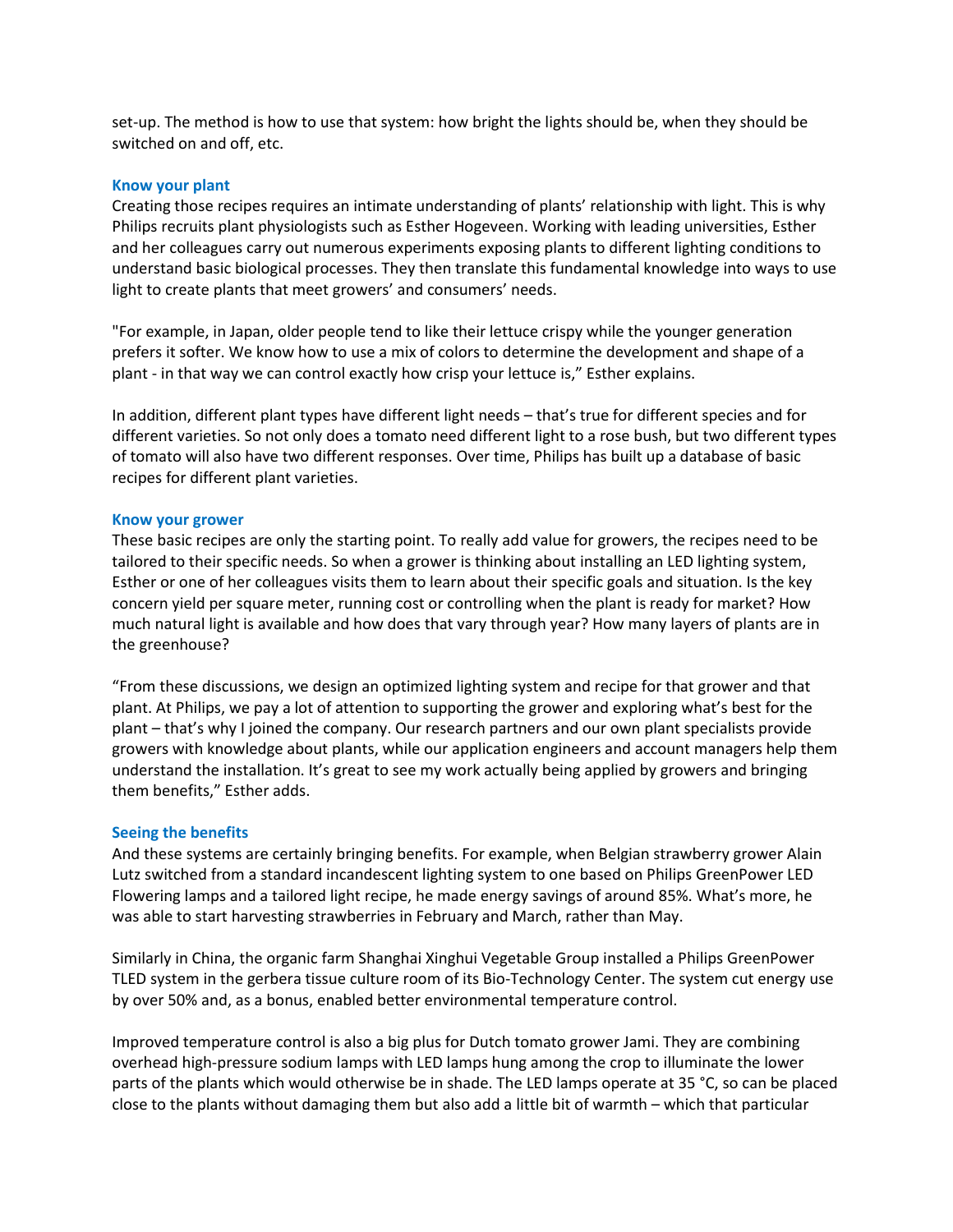tomato strain thrives on. And the controllability of the LEDs means more control over the temperature, lengthening the tomato season to all year round. Jami has seen its energy bills fall by 10%, while yields have risen by 35%.

#### **Controlling biology**

Looking to the future, Philips is exploring ways to add even more value for growers. One promising area is using light to influence factors beyond growth: things like a plant's disease resistance and the nutritional value of fruit and vegetables.

"Bright light governs how the plant grows. But if you enhance the recipe with low-intensity light of the right wavelengths, you can also regulate all kinds of biological processes deep inside the plant. In this way, you can prime its immune system so the plant is better prepared to fight off disease. Or you can promote the generation of key micronutrients like vitamins." says Eugen Onac, Senior Scientist at Philips Research.

In one startling example of this, researchers from Wageningen University and Research Center and Philips were able to double the vitamin C content of tomatoes by using LEDs to provide extra light.

#### **City farming**

 $\overline{\phantom{a}}$ 

It's clear that LEDs and optimization recipes already have a big role to play in modern horticulture: improving yields, cutting energy consumption, letting us enjoy our favorite produce year-round and increasing nutritional value. But they could do much more. In fact, Philips is investigating how they could be used to help the horticulture industry address the biggest food challenges facing the world in the coming years.

The United Nations predicts the world's population will grow by some 2.3 billion people between today (2014) and 2050, and 68% of us will live in cities<sup>2</sup>. Worryingly, 80% of the land that is suitable for growing food is already in use. This is driving the emergence of city farming which involves growing plants indoors in multilayer stacks with no access to natural daylight at all.

With no natural daylight, the right artificial lighting is essential. And LEDs are the best option available. But plants have evolved to grow in daylight that contains a complete spectrum of light. So growing them using purely monochrome LEDs is a brand new challenge. It will be essential to carefully balance the relative intensities of different colors. Finding those balances for different plants and different grower aims will take more research.

Philips has already had some success here. Dutch lettuce grower Deliscious is using a Philips LED lighting solution to grow lettuces from seed to full-grown plant in a closed environment cell. The cell contains seven lettuce growing layers, one on top of another – allowing Deliscious to grow more food in a smaller area. What's more, the LED lighting system reduces water and pesticide usage.

However, if city farming is going to address consumer needs and the challenge to feed more people from less space on a global scale, lighting can only be part of the solution. You also need to consider the climate inside the building, feeding and watering. City farming has great potential to address many different consumer needs. Udo, Esther, Eugen and their colleagues at Philips are already exploring how

<sup>&</sup>lt;sup>2</sup> Report 'World Urbanization Prospects - The 2011 Revision', United Nations, New York, 2012